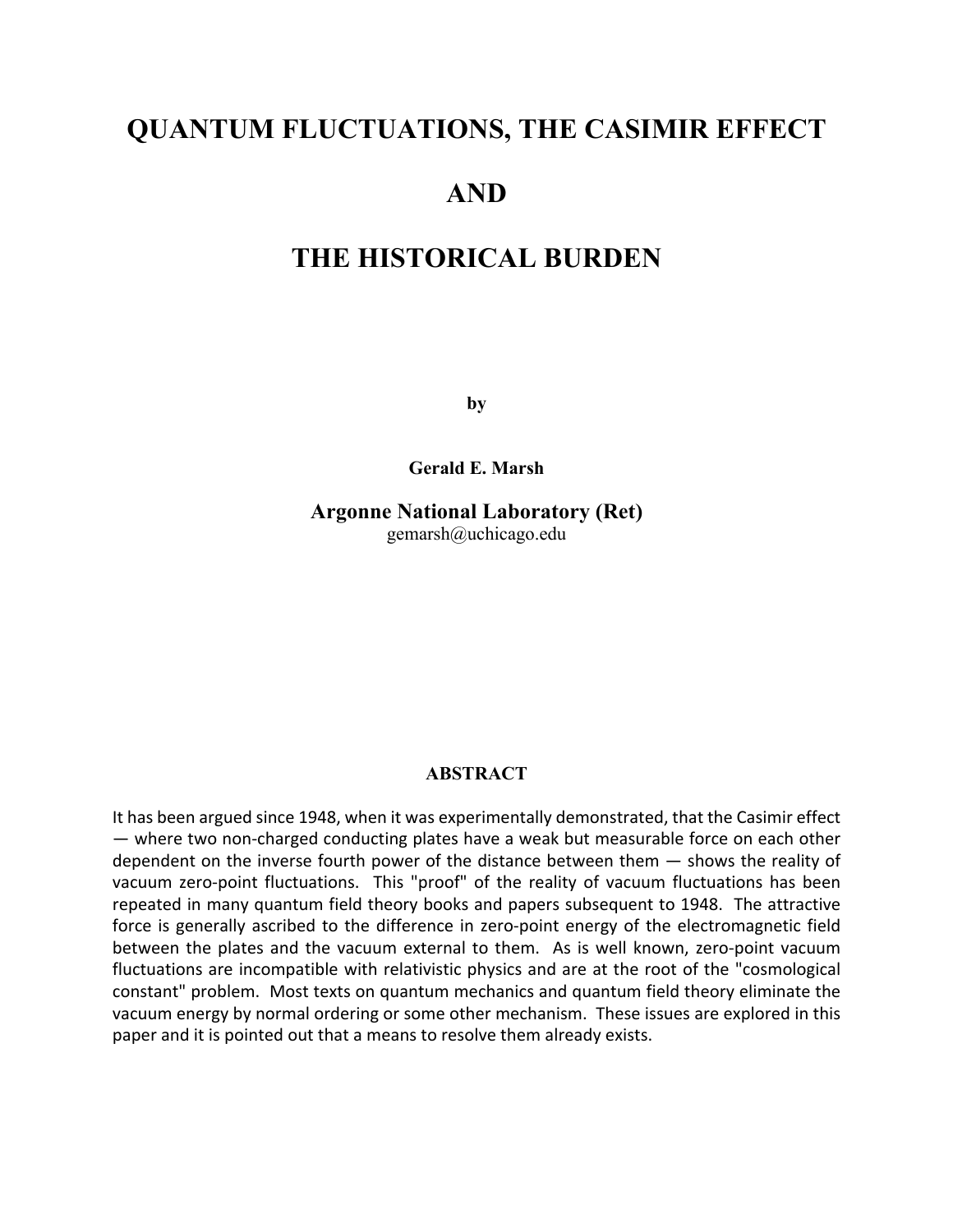#### **Introduction**

There is some ambiguity about the term "vacuum fluctuations" and "zero-point energy" in the literature. If one is discussing the lowest energy or ground state of some quantum mechanical system, the uncertainty principle tells us that the Hamiltonian must contain the term  $\hbar\omega/2$ .

If an electric, magnetic or vector potential field is present in the vacuum, the vacuum expectation of its field operator will vanish, but the expectation of the square of the field operators will not, which implies there are what are often called vacuum fluctuations of the field. In quantum field theory, each point in space has this zero-point energy associated with it, thus leading to infinite energy in any finite volume.

Both Julian Schwinger and Wolfgang Pauli cast doubt on the reality of vacuum fluctuations. In Schwinger's source theory, the vacuum is "the state of zero energy, zero momentum, zero angular momentum, zero charge, zero whatever," and Pauli who stated that "it is quite impossible to decide whether the field fluctuations are already present in empty space or only created by the test bodies" and as late as 1946, he is quoted as saying that "zero-point energy has no physical reality."

It is often said that even the vacuum empty of all fields still retains the zero-point energy, whose average energy vanishes. What is left are vacuum fluctuations of the so-called virtual particles that satisfy  $\Delta E \Delta t \gtrsim \hbar$  so that energy can be taken from the vacuum to allow particles to appear for very short times. These are the type of vacuum fluctuations that apply as well to the Unruh and Hawking effects, whose reality Schwinger and Pauli doubted.

However, it has been argued since 1948, when it was experimentally demonstrated, that the Casimir effect<sup>1</sup> — where two uncharged parallel conducting plates have a weak but measurable force on each other dependent on the inverse fourth power of the distance between them shows the reality of vacuum zero-point fluctuations. Casimir calculated and interpreted the attractive force between these plates as being due to the quantum electromagnetic zero-point energy of the normal modes between the plates. This "proof" of the reality of vacuum fluctuations has been repeated in many quantum field theory books and papers subsequent to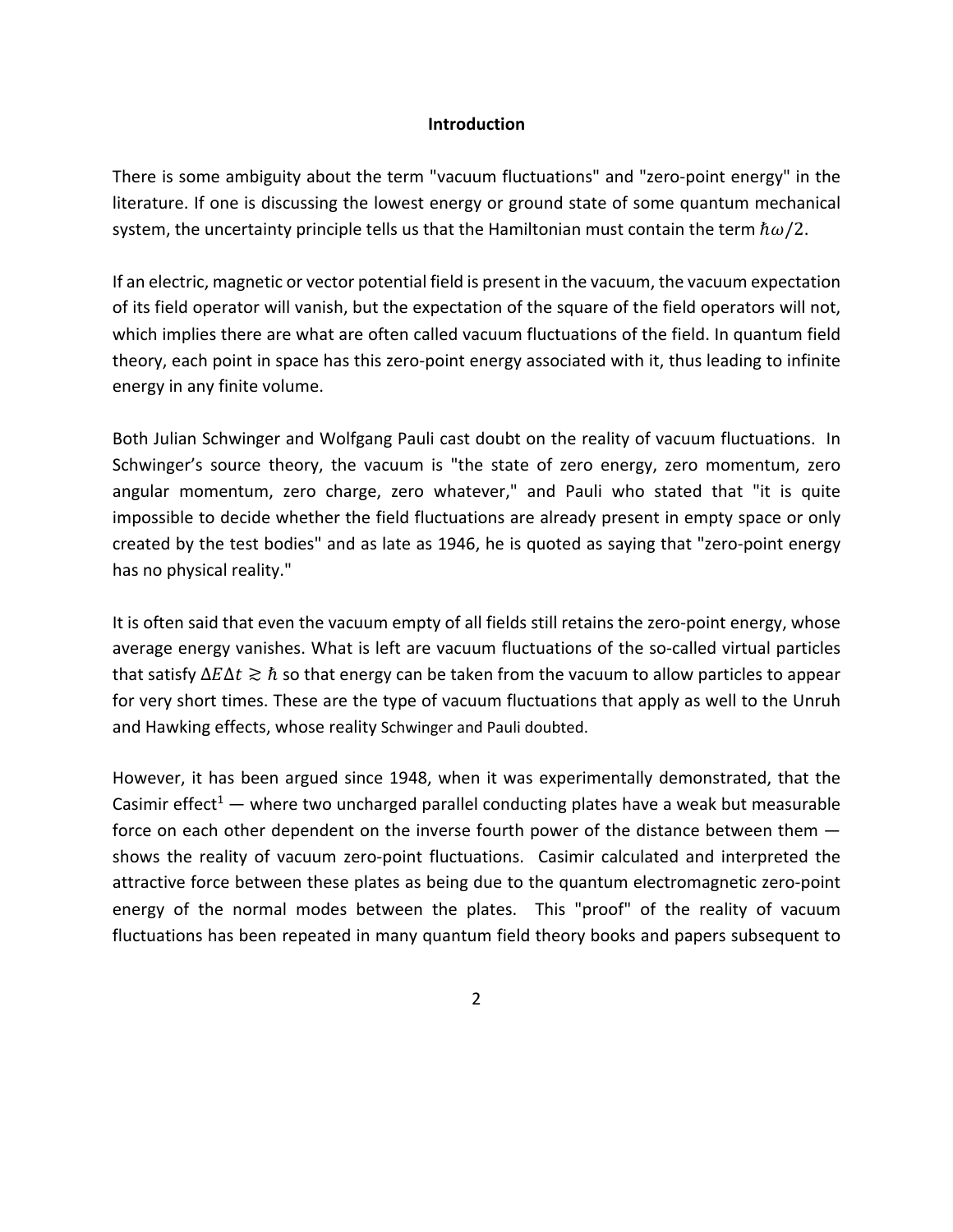1948. The attractive force is generally ascribed to the difference in zero-point energy of the electromagnetic field between the plates and the vacuum external to them.

#### **Casimir Effect**

In general, whether the Casimir force is attractive or repulsive depends on the geometry of the conducting surfaces (e.g., parallel plates or cavities of various shapes), and most importantly the boundary conditions imposed. For example, the Dirichlet and perfectly conducting boundary conditions that are often used give very different results in a cavity having dimensions  $a_1$ ,  $a_2$  and *a*3. The case of perfectly conducting boundary conditions is shown in Fig. 1.



Figure 1. Contour plot of the energy density (energy/volume) for a perfectly conducting box having dimensions  $a_1 \times a_2 \times a_3$ . Darker shading corresponds to higher energies. The plot gives the energy density as a function of the shape of the box. (Adapted from Fig. 4.2 of Ambjørn and Wolfram.<sup>2</sup>)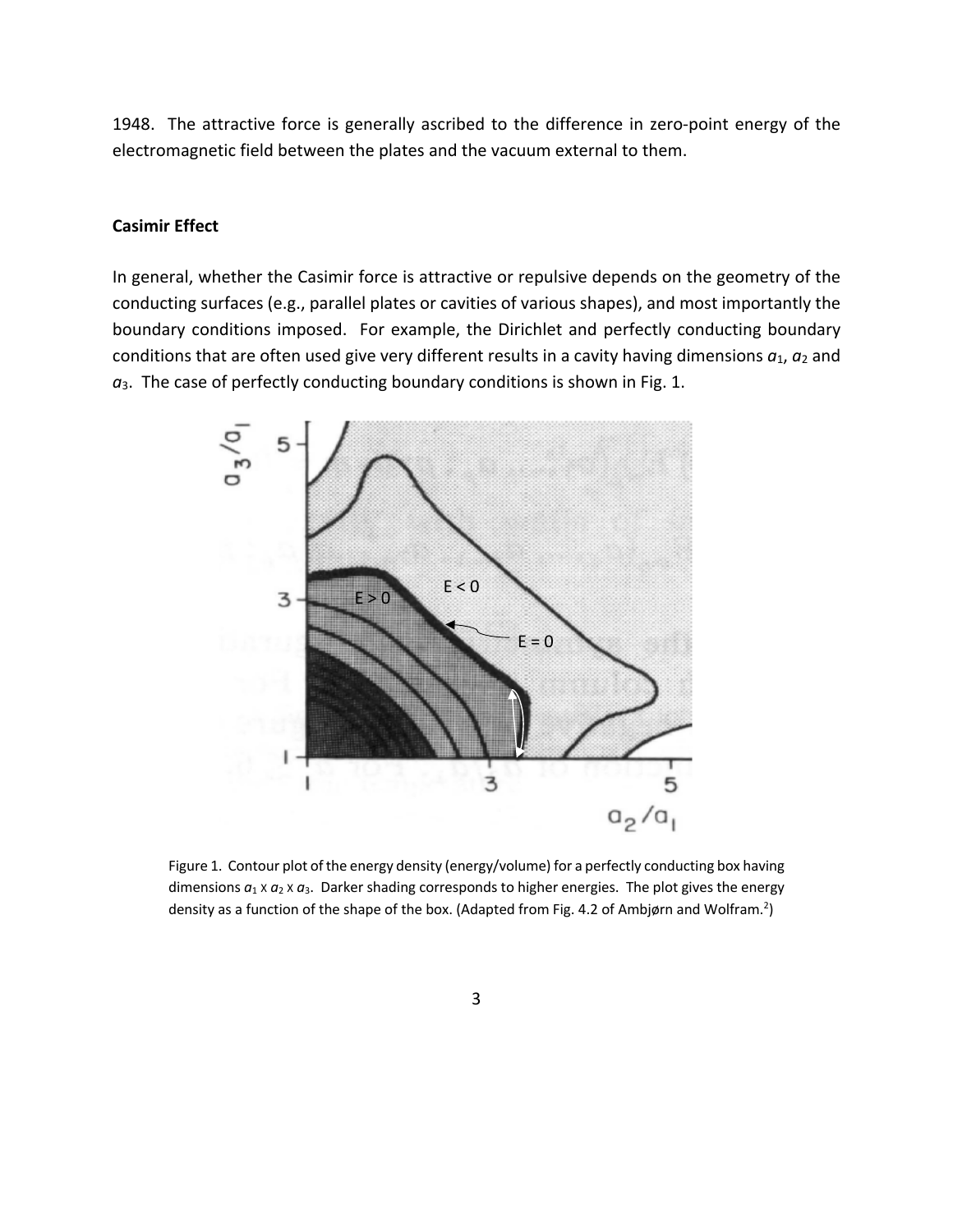The results of Ambjørn and Wolfram, which used dimensional regularization techniques, have generally been confirmed by Hacyan, et al.<sup>3</sup>, although the latter note that they find that the cube is not exactly the configuration having maximum energy density and ascribe the difference as being due to Ambjørn and Wolfram's use of numerical results.

The first computation of a repulsive Casimir force was by Boyer<sup>4</sup> in 1968. He computed the zeropoint energy for a conducting spherical shell or radius *r* to be  $\Delta E(r) \cong 0.09$   $\hbar c/2r$ .  $\Delta E$  is the difference in zero-point energies for two spherical configurations.

The zero-point fluctuations have been used to explain the phenomenon of van der Waals attraction, but the existence of repulsive Casimir forces<sup>5</sup> would seem to invalidate this explanation. Repulsive Casimir forces appear for the cavity configurations corresponding to the positive energy density regions shown in Fig. 1.

These positive energy density configurations are not eliminated by changing the boundary conditions of the cavity from perfectly conducting walls to the more realistic case of Dirichlet conditions as shown by Ambjørn and Wolfram in their Fig. 3.5.

Perhaps the greatest concern about the perfectly conducting wall boundary condition is that it allows for what has been called a "Casimir vacuum energy extraction cycle," shown by the cyclic path shown in white in Fig. 1. Keeping  $a_1 = 1$  constant, the cyclic path begins where  $a_3$  = 1 and  $a_2$  is at the intersection of  $a_3$  = 1 with the E = 0 contour ( $a_2 \sim 3.3$ ); it then goes through a series of configurations in the  $E > 0$  region until it intersects the  $E = 0$  contour  $(a_3 \sim 1.85)$  and then the configurations follow this contour to the origin of the cyclic path. Other cyclic paths that begin on the  $E = 0$  contour go through the  $E > 0$  region to another point on the  $E = 0$  contour and then return via the zero energy contour to the starting point are possible. Realistic cavities would of course require some energy expenditure to move the boundaries. The cyclic path shown in Fig. 1 corresponds to that used by Forward as discussed in the next paragraph.

This possibility was first pointed out by R.L. Forward in the NASA Breakthrough Propulsion Physics Workshop Proceedings available from the NASA Technical Reports Server (Document ID 19990023210). This led to several attempts to experimentally prove this possibility up until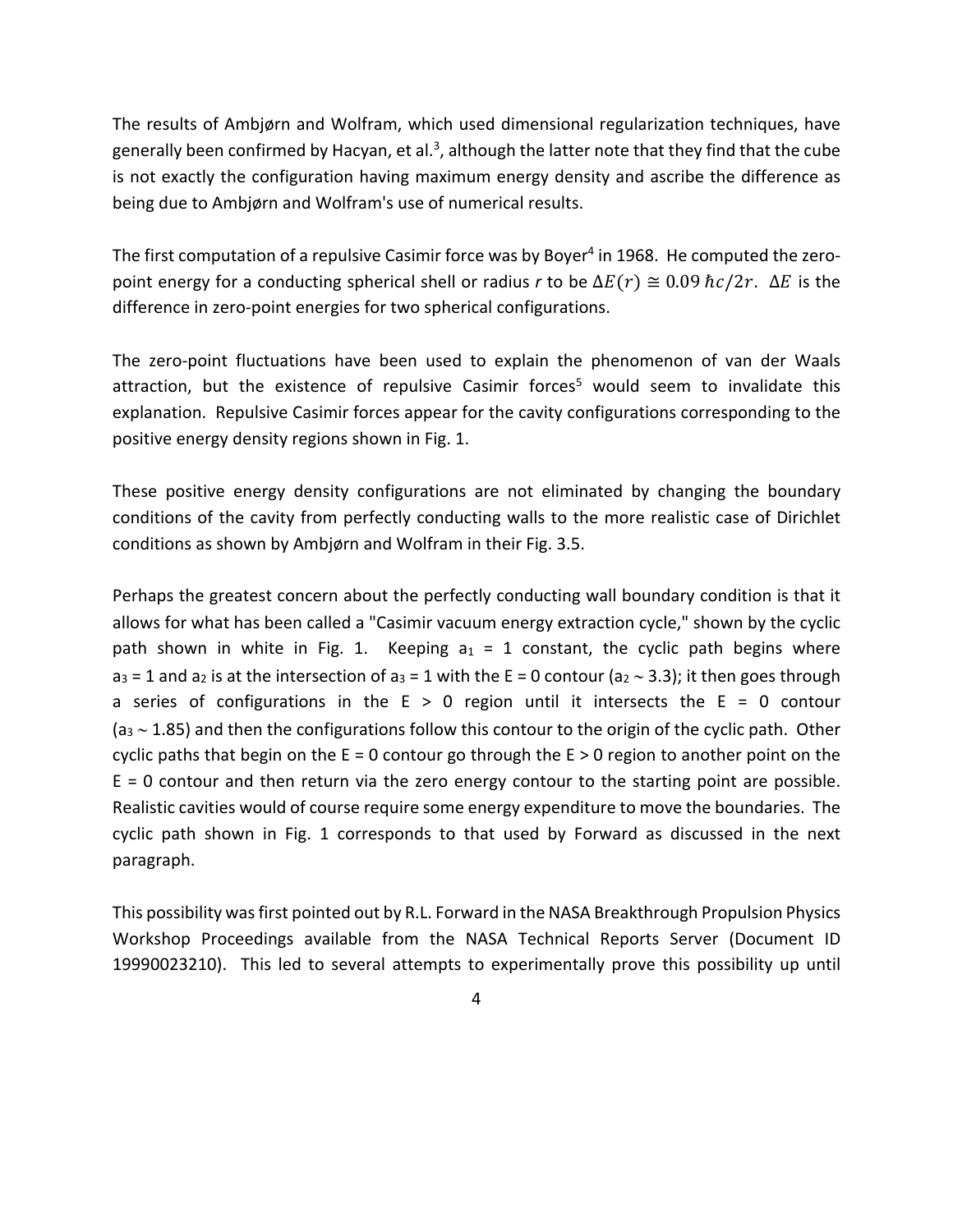current times. Many of these experiments were done under the auspices of the Johnson Space Center, in Houston, TX. These are difficult experiments to perform and none —as far as I know has given a definitive result.

#### **Problems with Zero-point Fluctuations and Relativistic Physics**

Often in quantum field theories the zero-point fluctuation energies are ignored or dealt with by sleight of hand. But this is not possible in special relativity where this energy is part of a four vector. If the vacuum state of the theory is to be invariant under Lorentz transformations the zero-point energy must vanish.

In General Relativity the problem is even worse since the energy associated with the zero-point fluctuations adds an additional term to the right-hand side of Einstein's field equations. In the 1920s, Pauli expressed his concern about the gravitational effects of the zero-point energy, by calculating that the radius of the universe "nicht einmal bis zum Mond reichen würde" (would not even reach the Moon).

While a small cosmological constant term is needed to account for the observation that the expansion of the universe is accelerating, although this has now come into question, its magnitude is miniscule compared to the estimates of the energy density due to zero-point fluctuations.6

The way out of this conundrum is to reexamine whether or not the Casimir effect does prove that zero-point vacuum fluctuations are real. This was done in 2005 by Jaffe<sup>7</sup> and it is worth quoting the Abstract of this paper:

"In discussions of the cosmological constant, the Casimir effect is often invoked as decisive evidence that the zero-point energies of quantum fields are "real." On the contrary, Casimir effects can be formulated and Casimir forces can be computed without reference to zero-point energies. They are relativistic, quantum forces between charges and currents. The Casimir force (per unit area) between parallel plates vanishes as *a*, the fine structure constant, goes to zero, and the standard result, which appears to be independent of  $\alpha$ , corresponds to the  $\alpha \rightarrow \infty$  limit."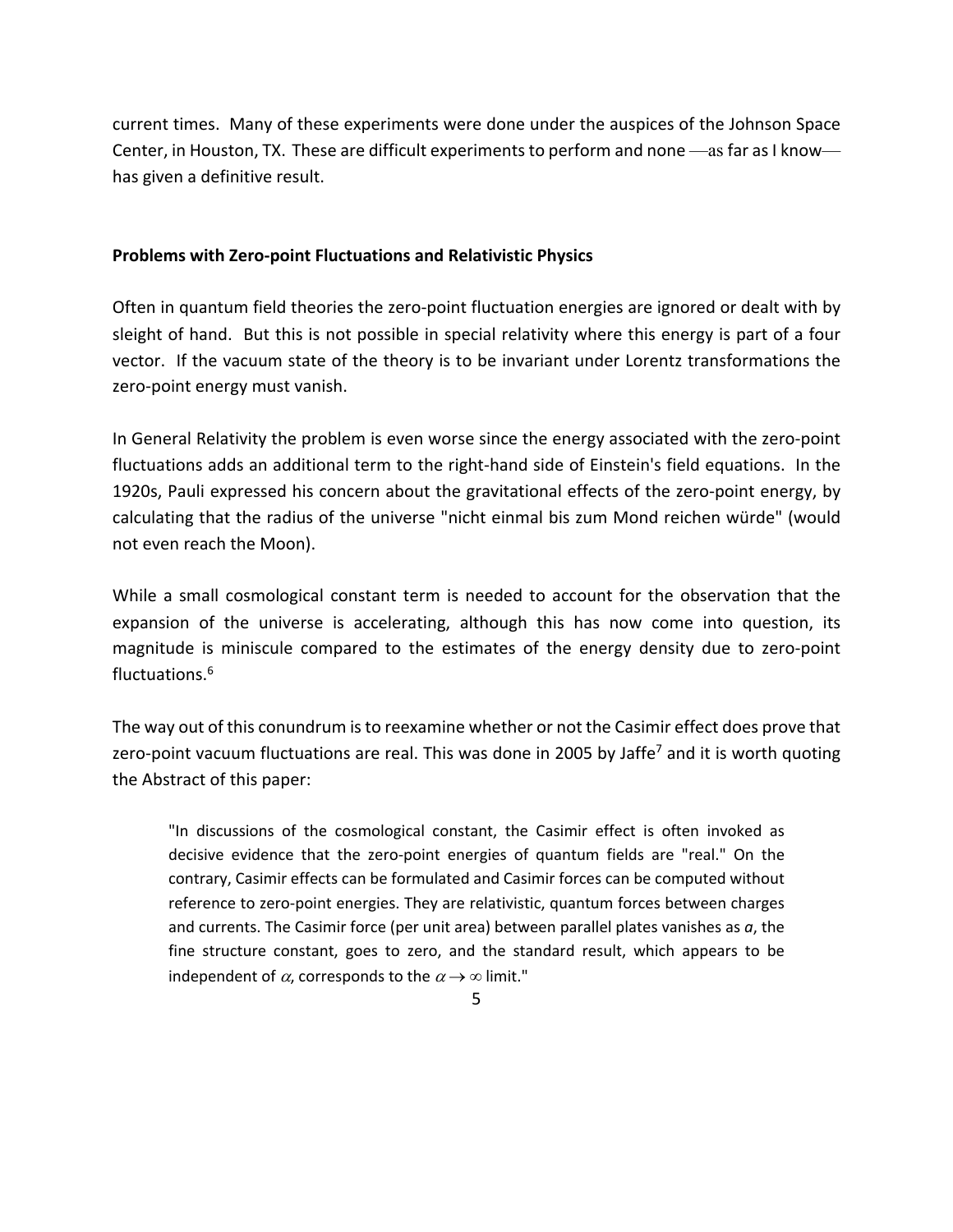Jaffe, while he does show that the Casimir effect cannot be used to prove the reality of the zeropoint vacuum fluctuations, cautions that the reality of these fluctuations, should they exist, are beyond the scope of his paper and that the question of their reality remains open. However, Jaffe expresses doubt that a consistent formulation of relativistic quantum mechanics without zeropoint energies exists. Note that Jaffe did not extend his doubt to quntum field theory.

In the next couple of years after Jaffe's paper, Herzberg, Jaffe, Kardar, and Scardicchio wrote two papers<sup>8,9</sup> that conclude that the Casimir force is always attractive, and repulsive Casimir froces are invalidated by some "cutoff dependence". By cutoffs the authors mean physical caracteristics of the metal used for the cavity such as plasma frequency and skin depth. They study a metalic parallelepiped with a movable partition at some distance from the base. They find that the finite part of the energy can only be positive (giving a repulslive force) if only one of the boxes on each side of the partition is considered, "while if both compartments are included, the net force on the partition is attractive (in the sense that it is pulled to the closest base)." They call the configuration of the parallelepiped with the movable partition a "piston". When one consider ideal rather than real materials, which today come with cutoffs, the authors find the results to be "unphysical and contrived". This criticism may well be valid when it comes to past experimental attempts to extract energy from the vacuum, as discussed above, but there is no reason not to study the theoretical issues for ideal materials.

#### **Origin of the Zero-Point Vacuum Fluctuations**

The origin of the zero-point vacuum fluctuations is directly related to the quantization of the classical simple harmonic oscillator. In one dimension one starts from the classical equation of motion  $m\ddot{x} = -gx$  for particle with mass *m* moving under a force -*qx*. This has the solution  $x =$  $x_0 \exp(i\omega t)$ , where the frequency of oscillation is  $\sqrt{g/m}$ . The Hamiltonian is then given by  $H =$  $\frac{1}{2m}p^2 + \frac{1}{2}gx^2$ , where p is the momentum  $m\dot{x}$ .

To quantize this simple harmonic oscillator, one uses the commutation relations for the conjugate operators x and p given by  $[x, p] = i\hbar$ . First factor the sum of squares in the Hamiltonian into the product of the operators  $a$  and  $a<sup>†</sup>$  defined as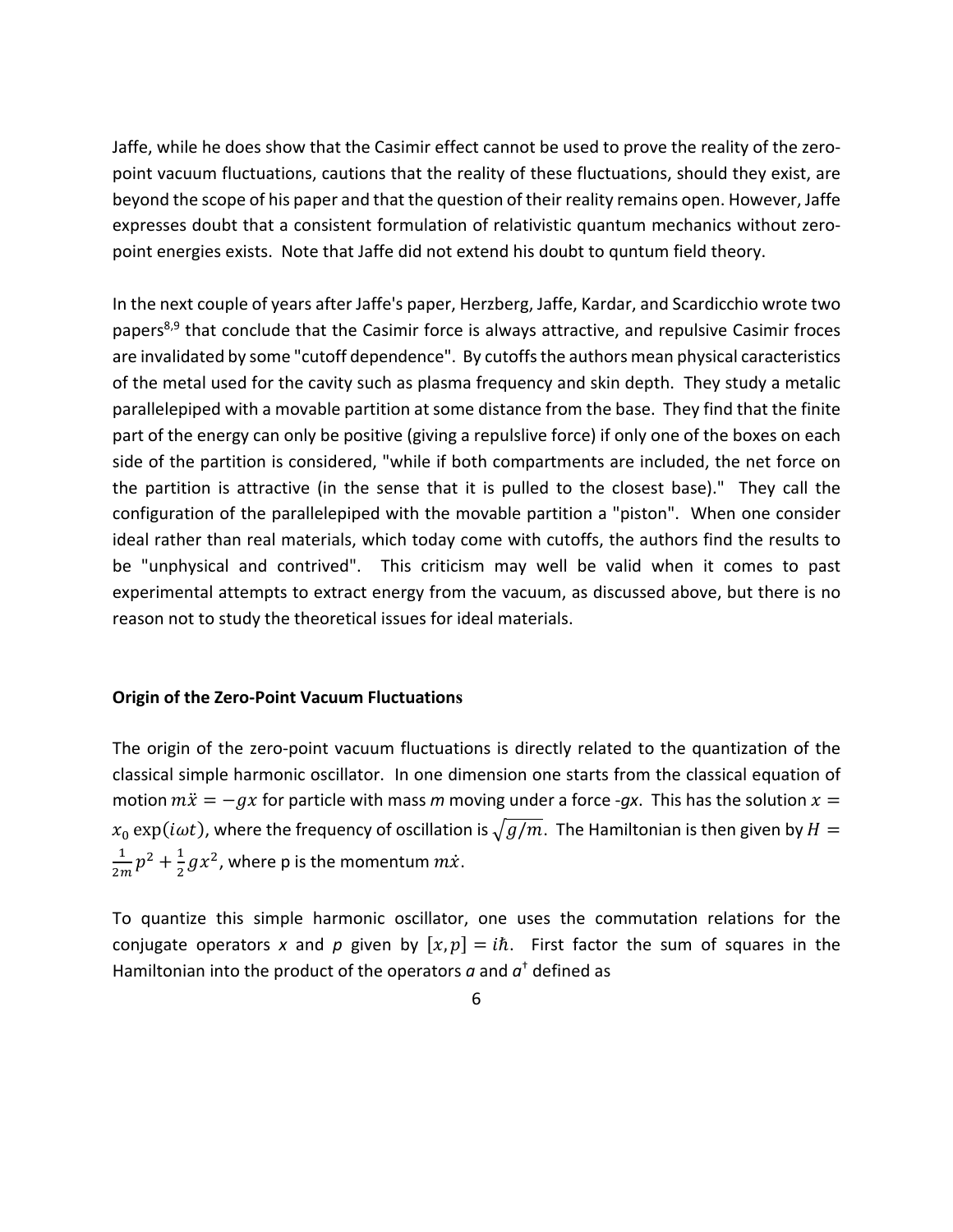$$
a = \frac{1}{\sqrt{2\hbar\omega}} \left(\frac{1}{\sqrt{m}}p - i\sqrt{g}x\right),
$$
  
\n
$$
a^{\dagger} = \frac{1}{\sqrt{2\hbar\omega}} \left(\frac{1}{\sqrt{m}}p + i\sqrt{g}x\right),
$$
  
\n(1)

where  $a^{\dagger}$  is the Hermitian adjoint of  $a$ . These operators satisfy the commutation relation  $[a, a^{\dagger}] = 1$ . The Hamiltonian may now be expressed in terms of the operators *a* and  $a^{\dagger}$  as  $H = \frac{1}{2} \hbar \omega (a a^{\dagger} + a^{\dagger} a) = \hbar \omega \left( a^{\dagger} a + \frac{1}{2} \right)$ , where the commutation relation for  $[a, a^{\dagger}]$  was used. The factor of ½ in the parentheses corresponds to the zero-point energy.

Weinberg<sup>10</sup> has given an historical approach to quantizing a simple one-dimensional harmonic oscillator, which is said to apply to either a string whose vibrations are constrained to vanish at the origin of the coordinate *x* and at *x* = *L* or to the full electromagnetic field. Thus, the mass *m* does not make an appearance. This approach will be used in what follows.

Consider a radiation field *u*(*x*,*t*) in one spatial dimension. The spatial coordinate *x* ranging from 0 to *L*. The radiation field is assumed to vanish at the endpoints 0 and *L*. The field *u*(*x*,*t*) can then be expressed as a sum of Fourier components as

$$
u(x,t) = \sum_{k=1}^{\infty} q_k(t) \sin\left(\frac{\omega_k x}{c}\right),
$$

where

$$
\omega_k \equiv k\pi c/L. \tag{2}
$$

The argument of the sine function might appear unusual. What has happened is that the continuous *k*-space has been changed to a lattice space and *k takes on integer values*. 11 The boundary condition has become periodic; ie.,  $u(x + L) = u(x)$ . *L* is the "volume" of the 1-dimensional lattice space and is often set equal to unity whatever the dimension of the space being used to simplify the equations, thus obscuring the fact that one is using a lattice space. Keeping in mind that for the electromagnetic field  $\lambda v = c$  can be written as  $\omega = kc$ , and then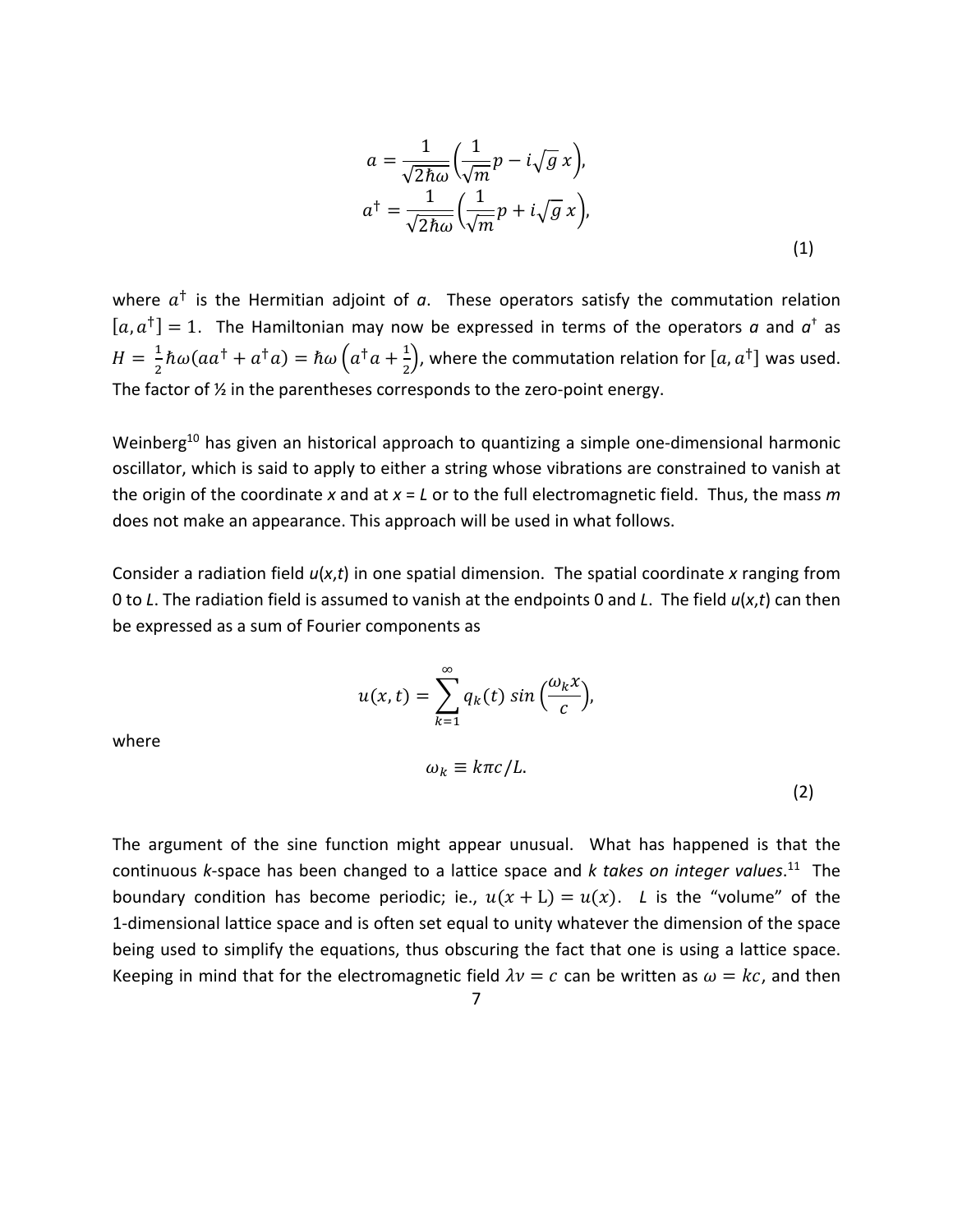substituting the definition of  $\omega_k$  into the equation for  $u(x,t)$  it can be seen that  $k = 1$  corresponds to one half wavelength between 0 and *L*, k = 2 to one wavelength between 0 and *L*, etc.

Recall that the Hamiltonian is the integral of the Hamiltonian density and is given in the case considered here by<sup>12</sup>

$$
H = \frac{1}{2} \int_0^L \left\{ \left( \frac{\partial u(x, t)}{\partial t} \right)^2 + c^2 \left( \frac{\partial u(x, t)}{\partial x} \right)^2 \right\} dx.
$$
\n(3)

Substituting *u*(*x*,*t*) from Eq. (2), yields,

$$
H = \frac{L}{4} \sum_{1}^{\infty} {\{\dot{q}_k}^2(t) + \omega_k^2 q_k^2(t) \}.
$$
\n(4)

At this point one must find a momentum conjugate to  $q_k(t)$ . Following Weinberg, if one considers  $\dot{q}_k$  to be equivalent to the momentum, Hamilton's canonical equations tell us that the momentum is the derivative of the Hamiltonian in Eq. (4). That is,

$$
\dot{q}_k(t) \equiv p_k(t) = \frac{\partial H(p_k(t), q_k(t))}{\partial p_k(t)} = \frac{\partial H(\dot{q}_k(t), q_k(t))}{\partial \dot{q}_k(t)} = \frac{L}{2} \dot{q}_k(t),
$$
\n
$$
p_k(t) = \frac{L}{2} \dot{q}_k(t) \quad \text{or} \quad \dot{q}_k(t) = \frac{2}{L} p_k(t).
$$
\n(5)

To connect this with operators in Hilbert space, use is made of the usual quantization postulate relating commutators and the classical Poisson bracket and the commutation relation between  $q_k(t)$  and  $p_k(t)$  becomes

$$
[q_k(t), p_k(t)] = i\hbar.
$$
\n(6)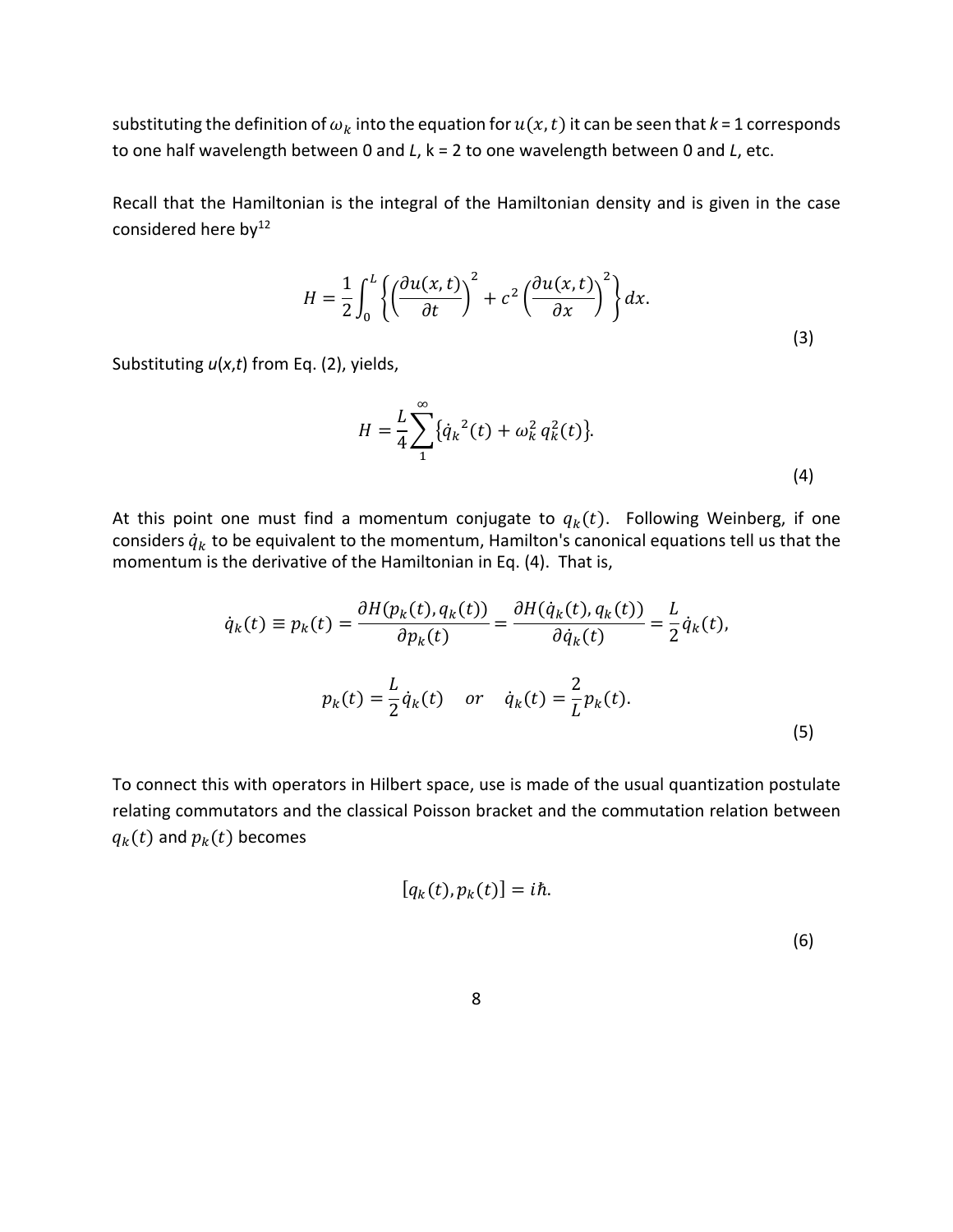### **Explicit Solution For**  $q_k(t)$

The commutator between  $\dot{q}_k(t)$  and  $q_k(t)$  can be obtained from the above as

$$
[\dot{q}_k(t), q_k(t)] = \frac{2}{L} [p_k(t), q_k(t)] = -i \frac{2}{L} \hbar.
$$
\n(7)

By differentiating Eq. (5) with respect to time results in

$$
\ddot{q}_k(t) = \frac{2}{L}\dot{p}_k(t) = -\frac{2}{L}\frac{\partial H}{\partial q_k(t)} = -\omega_k^2 q_k(t),
$$

which can be written as the differential equation

$$
\ddot{q}_k(t) + \omega_k^2 q_k(t) = 0.
$$
\n(9)

(8)

This is the equation for a simple harmonic oscillator and the formal solution is

$$
q_k(t) = c_1 e^{-i\omega_k t} + c_2 e^{+i\omega_k t},
$$
\n(10)

but there are no constraints on the arbitrary constants. To play a role in quantum field theory, they need to replaced by the operators  $a_k$  and  $a_k^{\dagger}$  that satisfy the commutation relations given by

$$
[a_k, a_k^{\dagger}] = 1 \quad and \quad [a_k, a_j] = 0.
$$
 (11)

Doing so, and requiring  $q_k(t)$  to satisfy the commutation relation given by Eq. (7) gives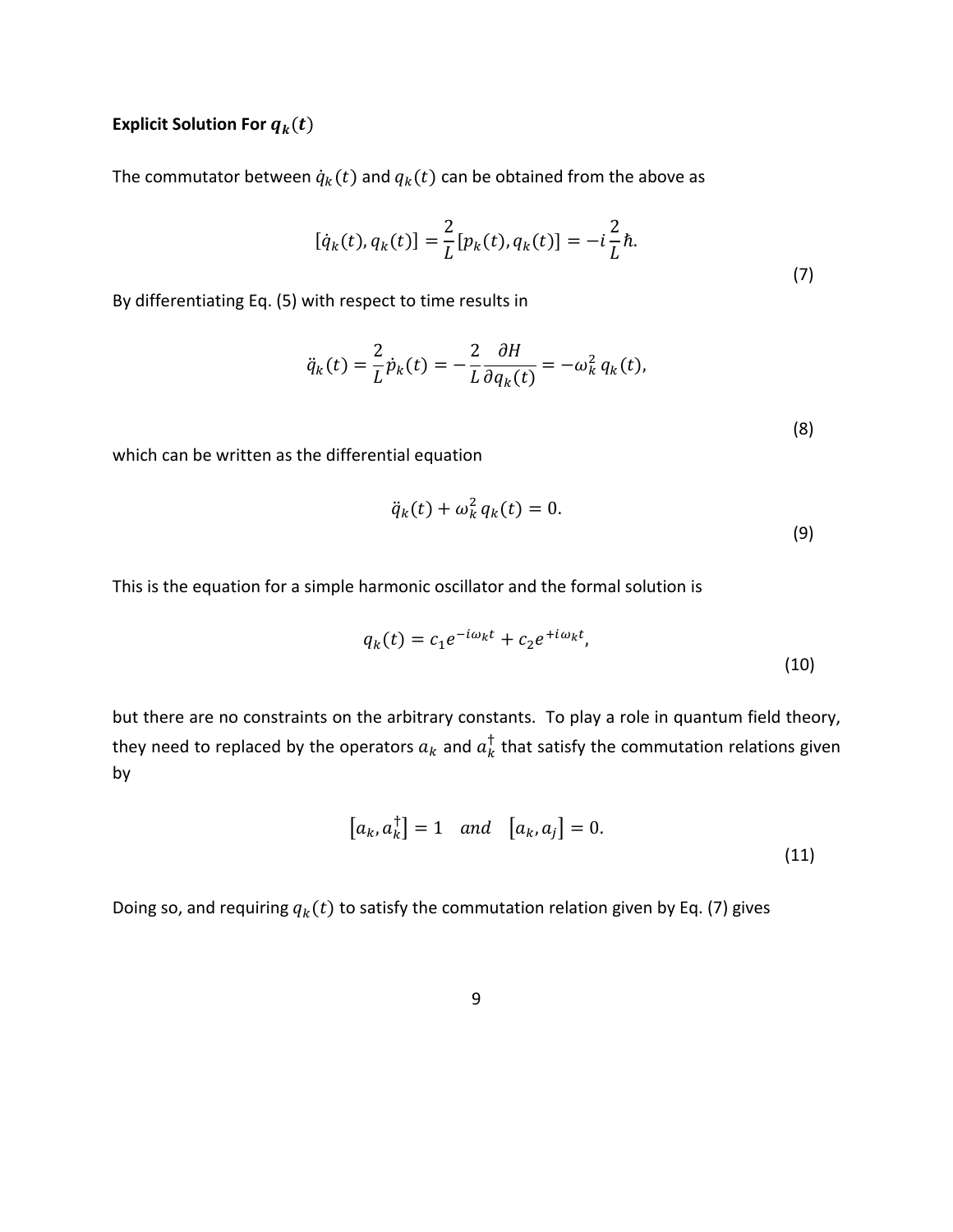$$
q_k(t) = \sqrt{\frac{\hbar}{L\omega_k}} \left[ a_k e^{-i\omega_k t} + a_k^{\dagger} e^{+i\omega_k t} \right].
$$
\n(12)

Note that  $a_k$  and  $a_k^{\dagger}$  are time-independent matrix operators. Obtaining the radical in Eq. (12) uses the form for these two operators given in Eq. (13) below. Weinberg is one of the few authors to retain the *L* up to this point in his discussion of the birth of quantum field theory. He also gives the explicit matrices of these operators for a single normal mode and gives their physical interpretation.

To obtain the Hamiltonian in terms of the operators  $a_k$  and  $a_k^\dagger$  from the Hamiltonian given in Eq. (4), define  $a_k$  and  $a_k^{\dagger}$  as

$$
a = \frac{1}{\sqrt{2\hbar\omega}} (\dot{q}_k(t) \pm i\omega q)
$$
  

$$
a^{\dagger} = \frac{1}{\sqrt{2\hbar\omega}} (\dot{q}_k(t) \mp i\omega q).
$$
 (13)

This is a factorization of the sum of squares in the Hamiltonian given by Eq. (4). Either the upper signs or lower signs may be used in Eq. (13) since they give the same result. Solving for *q* and ̇ from Eqs. (13) gives

$$
q = i \sqrt{\frac{\hbar}{2\omega}} (a - a^{\dagger})
$$

$$
\dot{q} = \sqrt{\frac{\hbar \omega}{2}} (a + a^{\dagger}).
$$
(14)

Substituting into the expression for the Hamiltonian given in Eq. (4) results in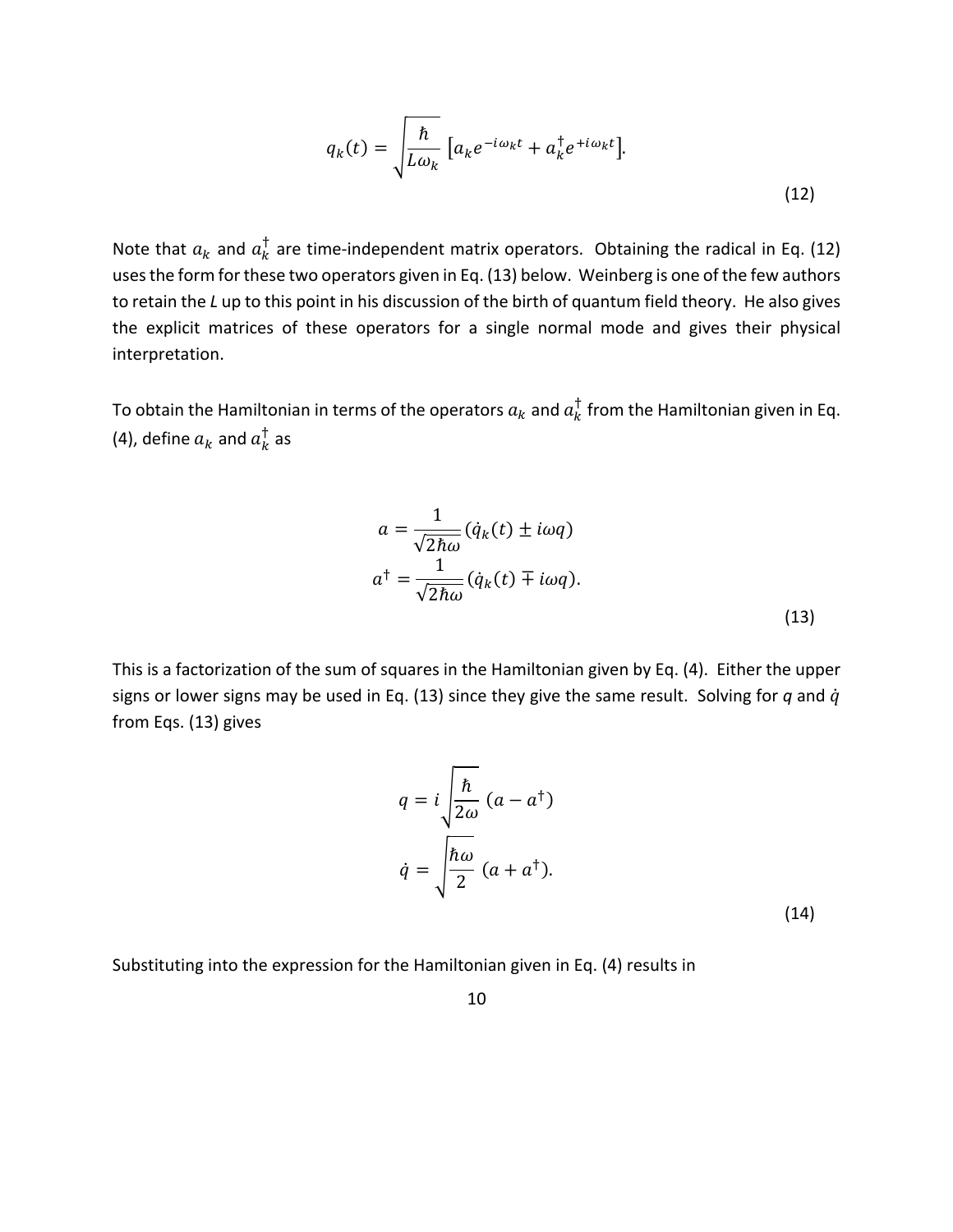$$
H = \sum_{k} \hbar \omega_k \left( a_k^{\dagger} a_k + \frac{1}{2} \right).
$$
\n(15)

Note that the zero-point energy is still present.

 $a_k$  and  $a_k^{\dagger}$  are known respectively as annihilation and creation operators. The importance of expressing the Hamiltonian in terms of creation and annihilation operators is that any operator can be expressed as a sum of products of annihilation and creation operators. And if these have non-singular coefficients, the scattering or *S* matrix will satisfy what is known as the cluster decomposition principle, which states that the *S* matrix describes interactions that are at least approximately local.

To show that  $a_k$  and  $a_k^{\dagger}$  do play the role of annihilation and creation operators, define the following set of ket-vector basis functions, consistent with the commutator relation in Eq. (11), by

$$
a_k |n \rangle = n^{\frac{1}{2}} |n - 1 \rangle
$$
  
\n
$$
a_k^{\dagger} |n \rangle = (n + 1)^{\frac{1}{2}} |n + 1 \rangle.
$$
  
\n(16)

*n* designates the occupation number of a state of the system. In addition, with regard to the vacuum state,

$$
a_k |0\rangle = 0
$$
 and.  $<0|a_k^{\dagger} = 0.$  (17)

The commutator maps each basis function onto itself; i.e.,

$$
\left[a_k, a_k^{\dagger}\right]|n\rangle = |n\rangle. \tag{18}
$$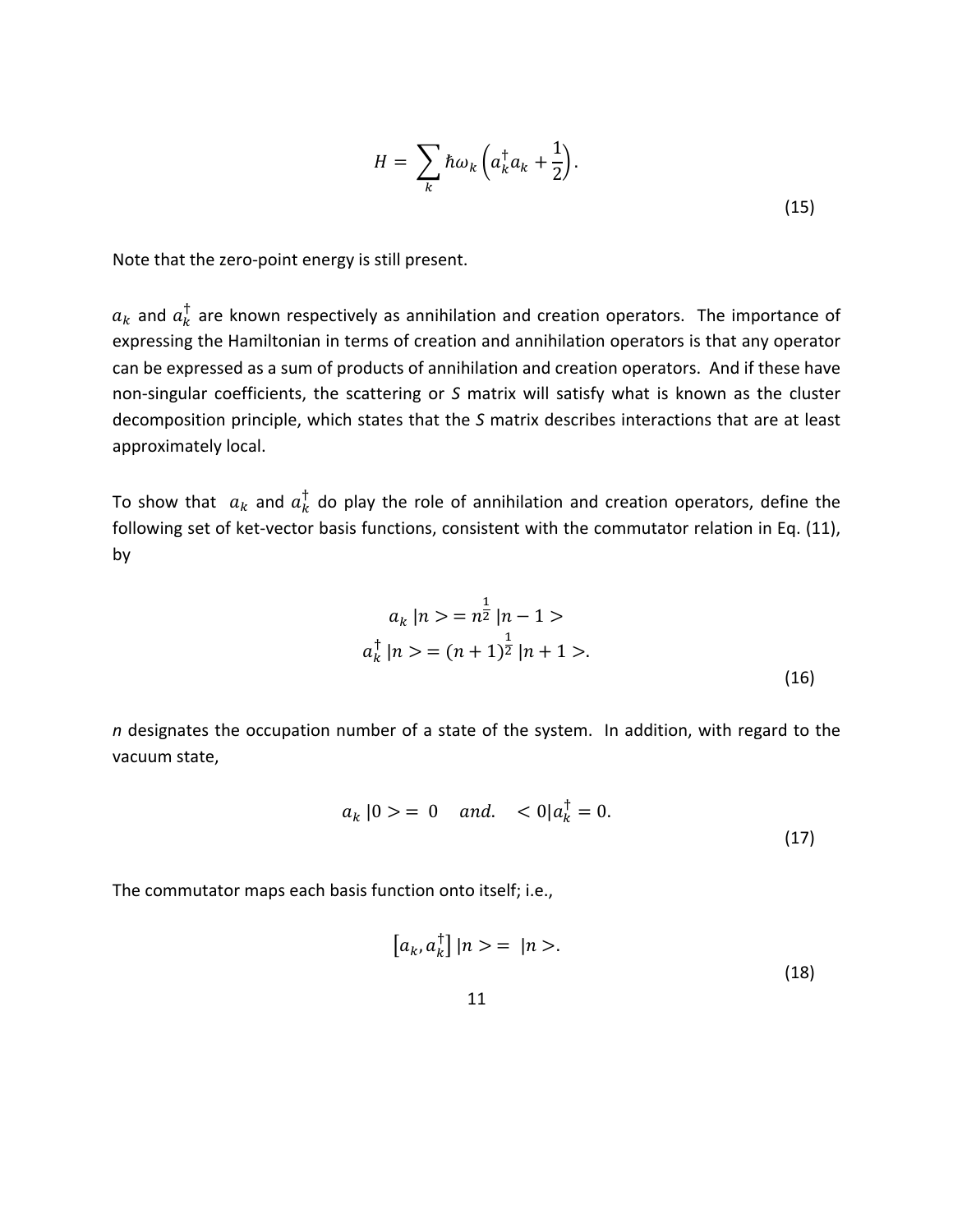Moreover, the function |*n*> is an eigenvector of the Hamiltonian, these eigenfunctions being normal and orthogonal; i.e.,  $\langle n|n'\rangle = \delta_{nn'}$ .

All of the above is dependent on the commutator of Eq. (6), which results from relating commutators to the classical Poisson bracket. It is important to realize where the commutation relation between  $q_k(t)$  and  $p_k(t)$  came from.

Its origin dates back to 1925 when Heisenberg understood and explained the limitations of Bohr's theory, which depended on the quantum condition  $\oint pdq = nh$ . Bohr's theory required knowing the orbit of an electron around the nucleus of an atom and its velocity in that orbit. Since the position of an electron in an atom is unobservable, Heisenberg introduced his idea of matrix mechanics, later proved by Schrodinger to be equivalent to his wave mechanics.

In Heisenberg's theory, every observable physical magnitude is associated with a representative matrix and in particular the momenta  $p_k$  and coordinates  $q_k$ . The matrices representative of these observables are not commutative and their commutator was set to be that given by Eq. (6). Originally the matrix theory was used to explain the frequency of the radiation emitted during transitions between two atomic energy levels  $v_{nm} = (E_n/h) - (E_m/h)$ . The commutator applies not only to the *pk* and *qk* associated with discrete atomic levels but also further from the nucleus in the continuum, which ultimately becomes free space; thus, the commutator is not topologically dependent on the closed energy levels near the nucleus.

#### **Normal Ordering**

The Hamiltonian may also be written as

$$
H = \frac{1}{2} \sum_{k} \hbar \omega_k \left( a_k^{\dagger} a_k + a_k a_k^{\dagger} \right).
$$
\n(19)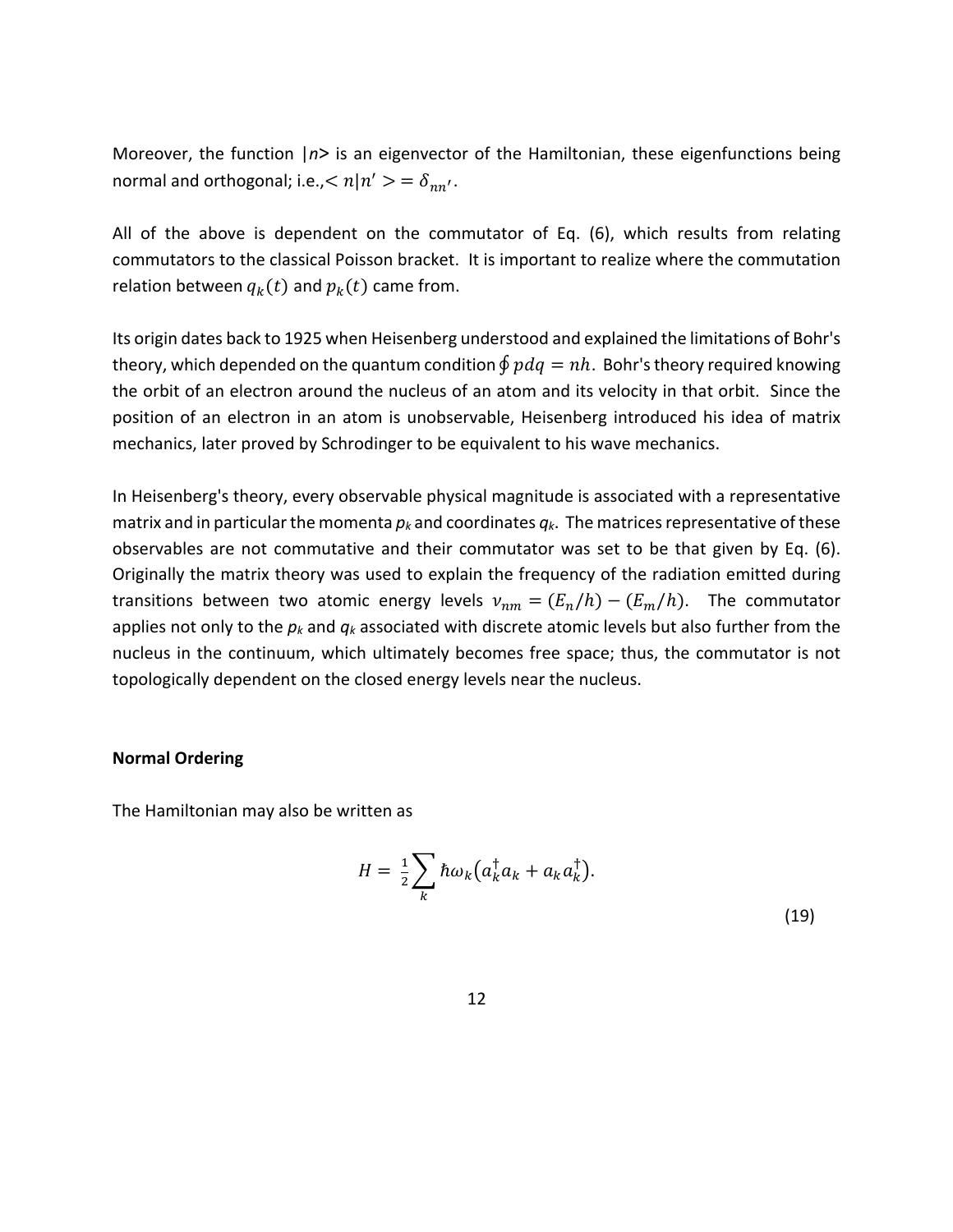If normal ordering consists of putting all creation operators to the left of destruction operators, doing this in Eq. (19) gives the Hamiltonian

$$
H = \sum_{k} \hbar \omega_{k}.
$$
 (20)

As a result, normal ordering, as stated above, eliminates the zero-point energy with its associated infinities. It is interesting to consider the commutator in Eq. (11) between  $a_k$  and  $a_{k}^{\dagger}$ ,  $[a_k, a_k^{\dagger}] = a_k a_k^{\dagger} - a_k^{\dagger} a_k$ . Simply applying the definition given above to the expanded commutator means  $\left[a_k, a_k^\dagger\right] = 0$ . This is what one should expect because this definition of normal ordering means that  $a_k$  and  $a_k^{\dagger}$  are treated as if they commute with each other. So, the rule is that when using this definition of normal ordering it should not be applied to commutators.

But there are in practice two definitions for normal ordering:  $N$ , and that designated by the "double dot" operation; e.g., :( $a_k a_k^{\dagger}$ ):. In general, if  $F(a, a^{\dagger})$  is some *function* of the operators a and  $a^{\dagger}$ , then  $\mathcal{N}(F(a, a^{\dagger}))$  means that the commutator  $[a, a^{\dagger}] = 1$  is used to move all creation operators to the left of destruction operators. The operator  $F(a, a^{\dagger})$  remains the same, it is only its functional representation that changes. The double dot operation : $F(a, a^{\dagger})$ : moves all creation operators to the left of destruction operators *without* taking into account of the commutator relation. As put by Blasiak,<sup>13</sup> the normal ordering problem for  $F(a, a^{\dagger})$  is solved if an operator  $G(a, a^{\dagger})$  can be found that satisfies

$$
F(a, a^{\dagger}) = \mathcal{N}\left(F(a, a^{\dagger})\right) \equiv \mathbf{i} \ G(a, a^{\dagger}) \ \mathbf{i} \ .
$$
 (21)

In quantum field theory it is the  $\mathcal N$  definition of normal ordering that is generally used along with the commutation or anticommutation relations to bring operators into the functional representation where all creation operators are to the left of destruction operators.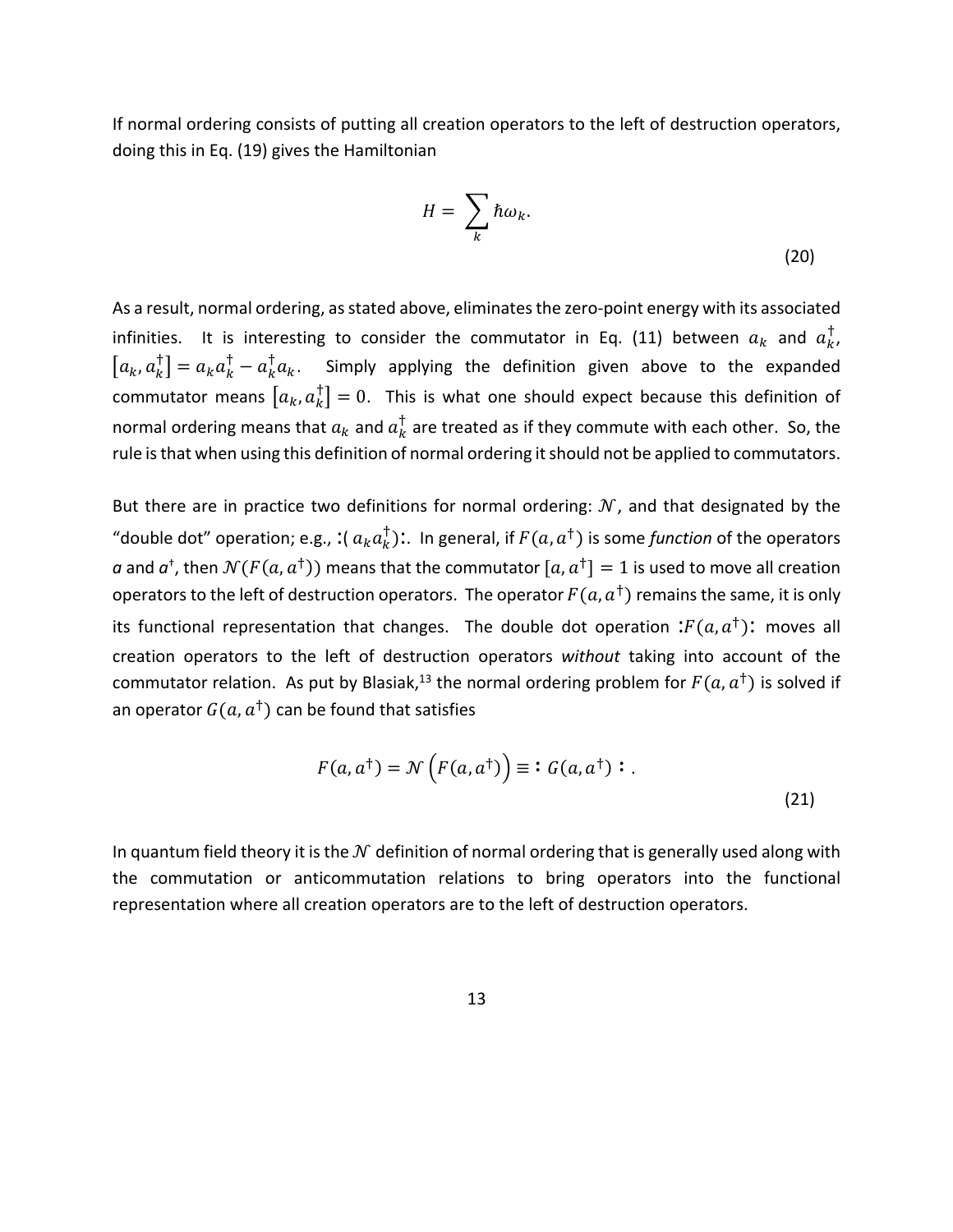The normal ordering discussed above, the expectation values of normally ordered operators only vanish in the free theory. There is a generalized form of normal ordering called "complete normal ordering<sup>"14</sup> that cancels all tadpole Feynman diagrams to any order in perturbation theory. The expectation values of completely normal-ordered operators vanish identically in the full interaction theory.

#### **Quantum Field Theory**

Most books on quantum field theory use the approach of postulating a Lagrangian followed by using the rules of canonical quantization. However, the structure of quantum field theory is to a large extent the result of requiring quantum mechanics to satisfy special relativity as well as its associated symmetries. For this reason, as well as others, if one is not to induce cognitive dissonance into the minds of those learning quantum field theory it is best to reject this approach and, as was suggested by Weinberg in his book on the subject, use one that is ahistorical. In the end, one can find that most free field theories provide operators  $q^n(x,t)$  and their canonical conjugates *pn*(*x*,*t*) that satisfy the usual canonical commutation or anticommutation relations.

#### **Summary**

Most texts on quantum mechanics and quantum field theory express some angst at eliminating the vacuum energy by normal ordering or informal hand waving, or, at best as stated by Schweber, Bethe, and Hoffman, eliminating the zero-point energy "can actually be justified, by the fact that in the transition from classical to quantum theory the order of the operators is not defined to terms of order  $\hbar$ " (they reference a 1931 paper by Rosenfeld and Solomon). But, thanks to Jaffe, there is no longer any reason for trying to justify its elimination. There is no proof whatsoever that zero-point oscillations or, in quantum field theory, that Feynman diagrams having loops with only a single vertex (so called tadpole graphs) exist. And in the latter case, they can be eliminated by complete normal ordering to any order in perturbation theory.

The implications of this for cosmology in particular are dramatic. As pointed out by Weinberg, the "cosmological constant problem" is that its observational limits differ from theoretical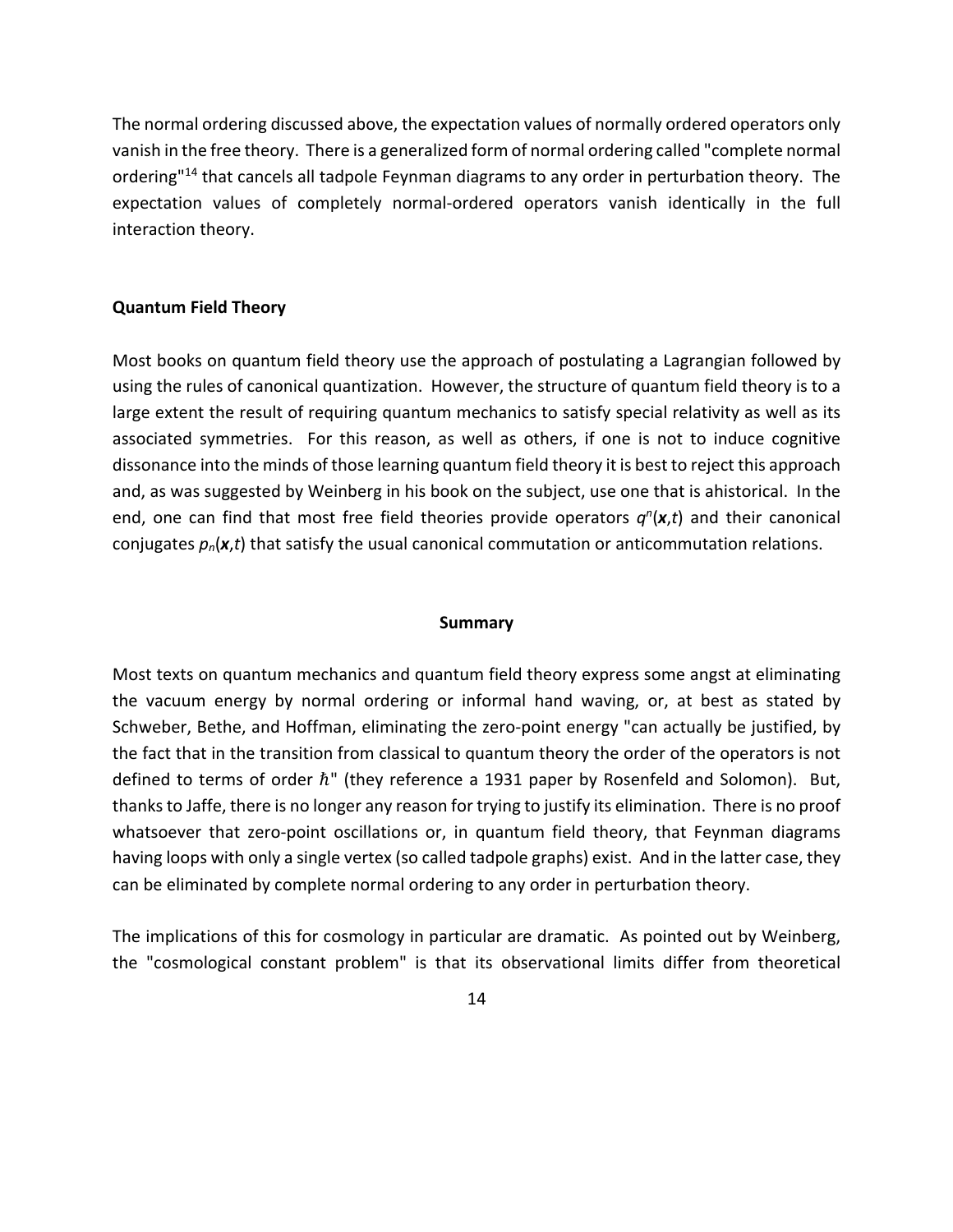expectations by some 120 orders of magnitude. In the thirty years since he wrote his paper referenced above, not much has changed. But the problem becomes much more tractable if there are no contributions from zero-point energies. While observations of type 1a supernovae in 1998 appeared to show there was an accelerating expansion of the universe, which would still imply there is some cosmological "problem", recent work using observations of many more supernovae concluded there was little evidence for isotropic acceleration.<sup>15</sup> As put by Colin, et al., "the cosmic acceleration deduced from supernovae may be an artefact of our being non-Copernican observers, rather than evidence for a dominant component of 'dark energy' in the Universe". Their results are consistent with no acceleration. Thus, there appears to be no cosmological constant problem.

Perhaps the most enigmatic cosmological problem left is that which comes from the rotation curves of galaxies indicating the existence of collisionless cold dark matter of an unknown nature. Such matter also dominates the mass content of galaxy clusters. The density profiles of galaxy dark matter halos are often modeled by an approximate solution to the isothermal Lane-Emden equation with appropriate boundary conditions at the origin. It has been shown that such a model corresponds to an exact solution of the Einstein-Maxwell equations for charged dust.<sup>16</sup> This could indicate that there might exist particles having the unusual nature of having an exotic charge of only one sign which interacts only with other such charged particles, and gravitationally with normal matter and other particles like itself.